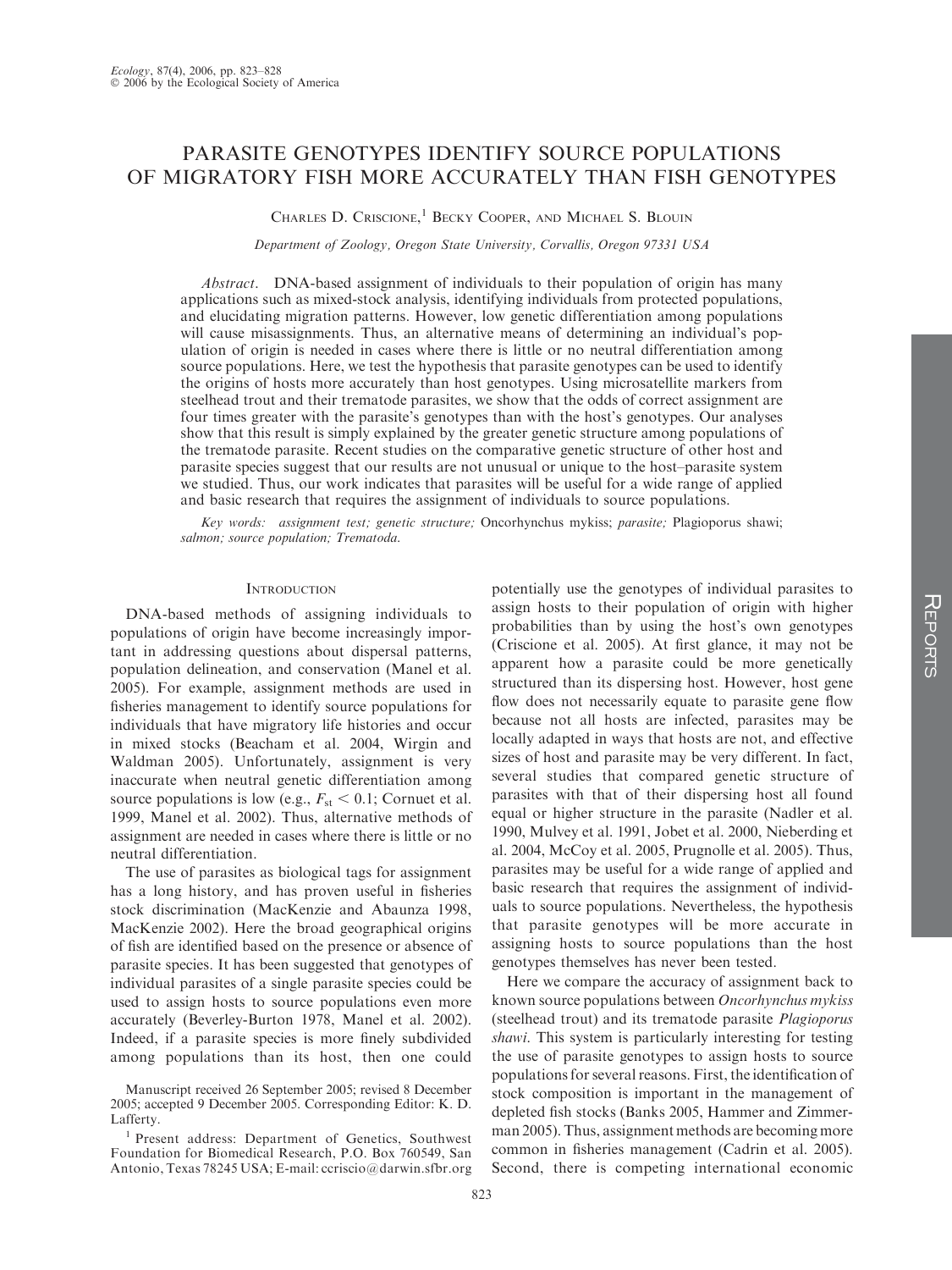interest in steelhead fisheries (Banks 2005), and there are several endangered and protected evolutionarily significant units (ESUs) in the Pacific Northwest of the U.S. (Waples et al. 2001). Thus, there is a need for information on the freshwater origins of steelhead harvested in the ocean and for data on juvenile near shore migratory patterns. Finally, the strict freshwater life cycle of P. shawi (snail to aquatic arthropod to salmonid fish) (Schell 1975) and recent mitochondrial DNA data suggest that there is limited dispersal of the parasite among freshwater drainages (Criscione and Blouin 2004).

#### **METHODS**

## Sampling

We sampled between 21 and 24 individuals of both P. shawi and O. mykiss from each of five rivers located in the coastal mountain range of Oregon, USA (Fig. 1). All sampled rivers ultimately drain into the Pacific Ocean: the North Fork Nehalem River (NEH; 45°48'32" N, 123°45'15" W) flows into the Nehalem Bay; Mill Creek (SIL;  $44^{\circ}44'57''$  N,  $123^{\circ}47'36''$  W) flows into the Siletz River; the West Fork Smith River (UMP;  $43^{\circ}48'26''$  N,  $123^{\circ}46'17''$  W) feeds the Smith River, which connects to the Umpqua River; Hunter Creek (HUN; 42°22'18" N,  $124^{\circ}24'24''$  W) and Winchuck River (WIN;  $42^{\circ}00'19''$  N,  $124^{\circ}12'05''$  W) connect directly to the Pacific Ocean. These five rivers span the boundary between two major ESUs of steelhead (Waples et al. 2001). Three rivers (NEH, SIL, UMP) are located in the Oregon Coast ESU and two rivers (HUN, WIN) are in the Klamath Mountains Province ESU (Fig. 1). To ensure that parasites and fish originated in the stream from which they were sampled, we collected out-migrating smolts (juvenile salmonids leaving the drainage for the ocean) rather than returning adults. All samples of P. shawi were collected from March to May of 2002. The same was true for samples of  $O$ . mykiss except for three individuals from NEH and 12 from SIL that were sampled in April 2003 and 2004, respectively. To obtain a random sample of each parasite population, each parasite was collected from a different individual salmonid host including many of the steelhead used in the analyses. Some individuals of P. shawi were also obtained from cutthroat trout (O. clarki) and Chinook salmon (O. tshawytscha). Previous mitochondrial and microsatellite data indicate that there is no host specificity among the different salmonid species (Criscione and Blouin 2004; C. Criscione, unpublished data). Collections were made in conjunction with Oregon salmonid-monitoring projects under the permits OR2002-019 and OR2004-1431. Parasitological techniques for recovering parasites from hosts were previously described in Criscione and Blouin (2004).

## Genotyping

Protocols for DNA extraction, polymerase chain reaction (PCR), and genotyping of P. shawi and O. mykiss were previously described in Criscione and Blouin (2005) and Araki and Blouin (2005), respectively. Both trematodes and steelhead were genotyped at eight microsatellite loci. The loci for P. shawi were m26, m41, m48, d04, d09, d36, d43, and d47 (Criscione and Blouin 2005) and the loci for O. mykiss were Omy77, One2, Ssa407, Omy1011, Str2, Rt191, Omy1001, and One108 (Araki and Blouin 2005).

## Data analyses

The Bayesian method of Rannala and Mountain (1997) as implemented in the program GENECLASS2 (Piry et al. 2004) was used for assignment. GENE-CLASS2 gives an assignment score (the likelihood value of an individual belonging to a given population divided by the sum of likelihood values for that individual in all sampled populations) for each individual (Piry et al. 2004). Thus, the assignment score is a percentage. Each individual was assigned to the population in which that individual had the highest score. For the calculation of the likelihood of an individual belonging to the population from which it was sampled, GENECLASS2 excludes that individual prior to estimating that population's allele frequencies (i.e., the leave-one-out procedure; Piry et al. 2004).

The accuracy of assignment back to the population of origin was compared between P. shawi and O. mykiss in two ways. First, a Fisher's exact test and odds ratio were used to compare the percentage of correct assignments between P. shawi and O. mykiss. The second method compares the quality index calculated in GENE-CLASS2. The quality index is the mean value of the assignment scores of each individual in the population from which it was sampled (Piry et al. 2004). A Mann-Whitney test was used to compare the quality index between species because the assignment scores were not normally distributed.

To assess whether any individual locus had a large influence on the results, we redid the assignment tests using a single locus at a time and via a jackknife procedure where two of the eight loci were excluded at a time. The mean percentage of correct assignments and mean quality index were calculated from the results of eight individual loci or from the 28 possible combinations of excluding two loci. Two-sample  $t$  tests with unequal variances on arcsine-square-root transformed data were used to test for differences between P. shawi and O. mykiss.

Gene diversity and number of alleles per locus were calculated over all individuals grouped together. Nei's (1987) genetic diversity  $(H_s)$  was calculated with FSTAT v2.9.3 (Goudet 1995). Mean  $H_s$  of eight loci was compared with a two-sample  $t$  test with unequal variances on arcsine-square-root transformed gene diversities. We compared the number of alleles per locus (A) with and without rarefying. We rarefied to a sample size of 100 individuals using HP-RARE (Kalinowski 2005). A two-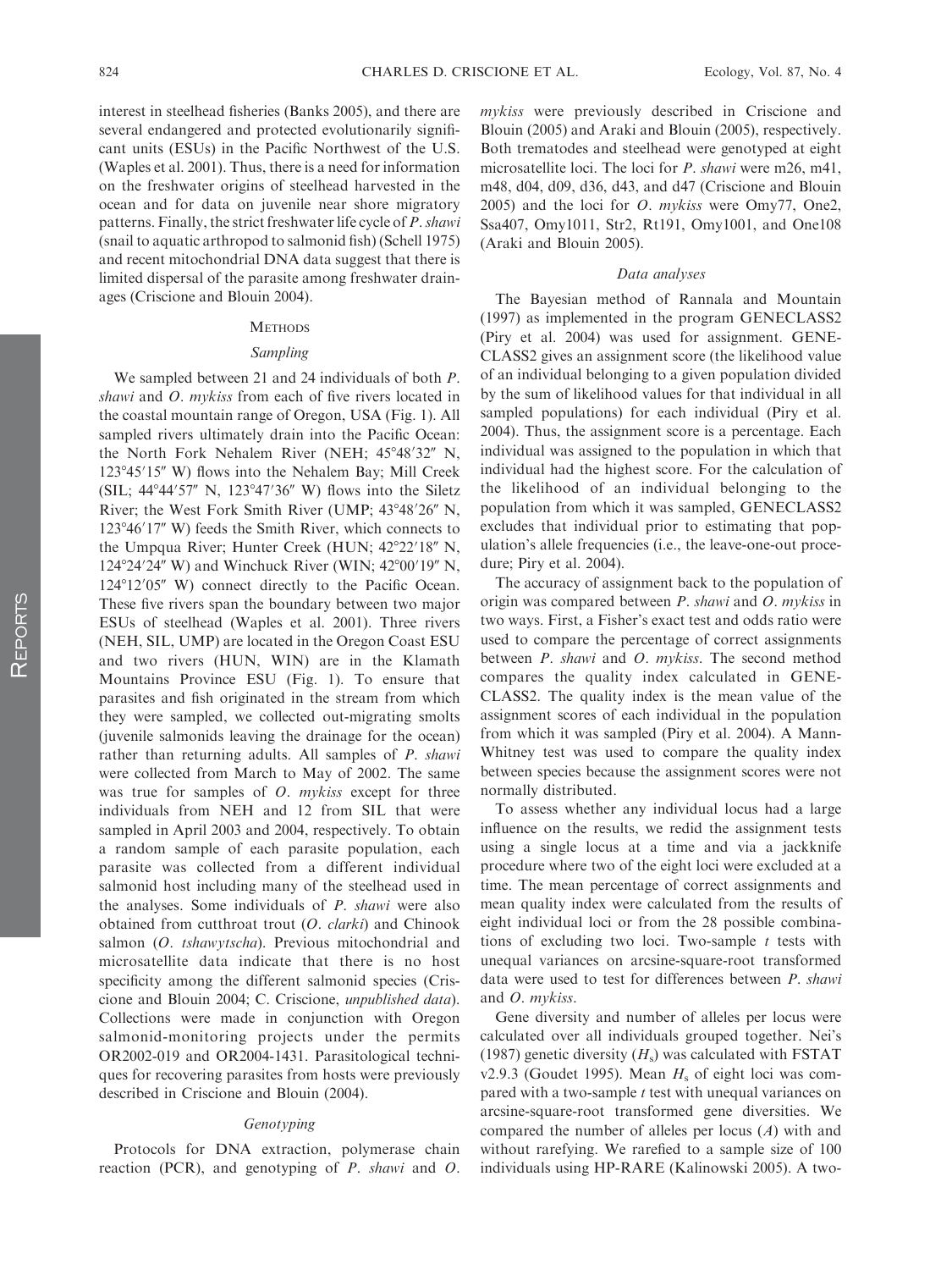

FIG. 1. Map of sampled locations and individual assignment scores of Plagioporus shawi (top graph) and Oncorhynchus mykiss (bottom graph). The thick gray lines in the map demarcate the boundaries for the Oregon Coast ESU (evolutionarily significant unit) and Klamath Mountains Province ESU of steelhead (Waples et al. 2001). Sampled locations in the map are color coded to match the graphs of individual assignments (NEH, North Fork Nehalem River; SIL, Mill Creek; UMP, West Fork Smith River; HUN, Hunter Creek; WIN, Winchuck River). The assignment graphs show the color-coded assignment scores (expressed as a percentage) for each individual (separated by black lines). Brackets on the bottom of each graph indicate from which population an individual was sampled. Numbers in parentheses are the number of individuals sampled from each population. Black bars on the top of each graph indicate an incorrect assignment. For example, the third individual from the left of P. shawi that was sampled from NEH was incorrectly assigned (assignment score  $= 98.7\%$ ) to UMP. The assignment graphs clearly illustrate the greater assignment accuracy in P. shawi. Notice that most incorrect assignments for P. shawi occur between SIL and UMP and that there was 100% correct assignment across the ESU boundary.

sample  $t$  test was used to test for a difference in mean  $A$ or rarefied mean A. Genetic structure within and among populations was analyzed with Weir and Cockerham's (1984) unbiased estimators of  $F_{\text{is}}$  (average within populations) and  $F_{st}$  (among populations) as calculated by FSTAT v2.9.3.

Population dendrograms were inferred from Nei's (1978) unbiased genetic distance. Distance matrices among populations and bootstrap distance matrices (an exhaustive bootstrap of 6435 replicates over eight loci) were calculated with MICROSAT (Human Population Genetics Laboratory, Stanford University, unpublished program). Unrooted neighbor-joining trees were created using PHYLIP v3.6 (J. Felsenstein, unpublished program) and drawn with TREEVIEW v1.6.6 (Page 1996).

#### RESULTS AND DISCUSSION

Our results clearly show that the genotypes of the parasites are more accurate than the genotypes of the fish in assigning individuals to their population of origin. Tests for both percentage of correct assignment and quality index indicate that P. shawi has significantly higher assignment accuracy than  $O$ . mykiss (Fig.1, Table 1;  $P < 0.00001$ ). The odds of correct assignment were four times greater (odds ratio, 4.2; 95% CI, 2.3–7.6) with the parasite's genotypes than with the steelhead's genotypes. Furthermore, among populations of P. shawi, all but three incorrect assignments were confined to assignments between the adjacent SIL and UMP rivers (Fig. 1). There were many more misassignments for *O. mykiss*, and these misassignments were spread widely among different rivers. If we only try to assign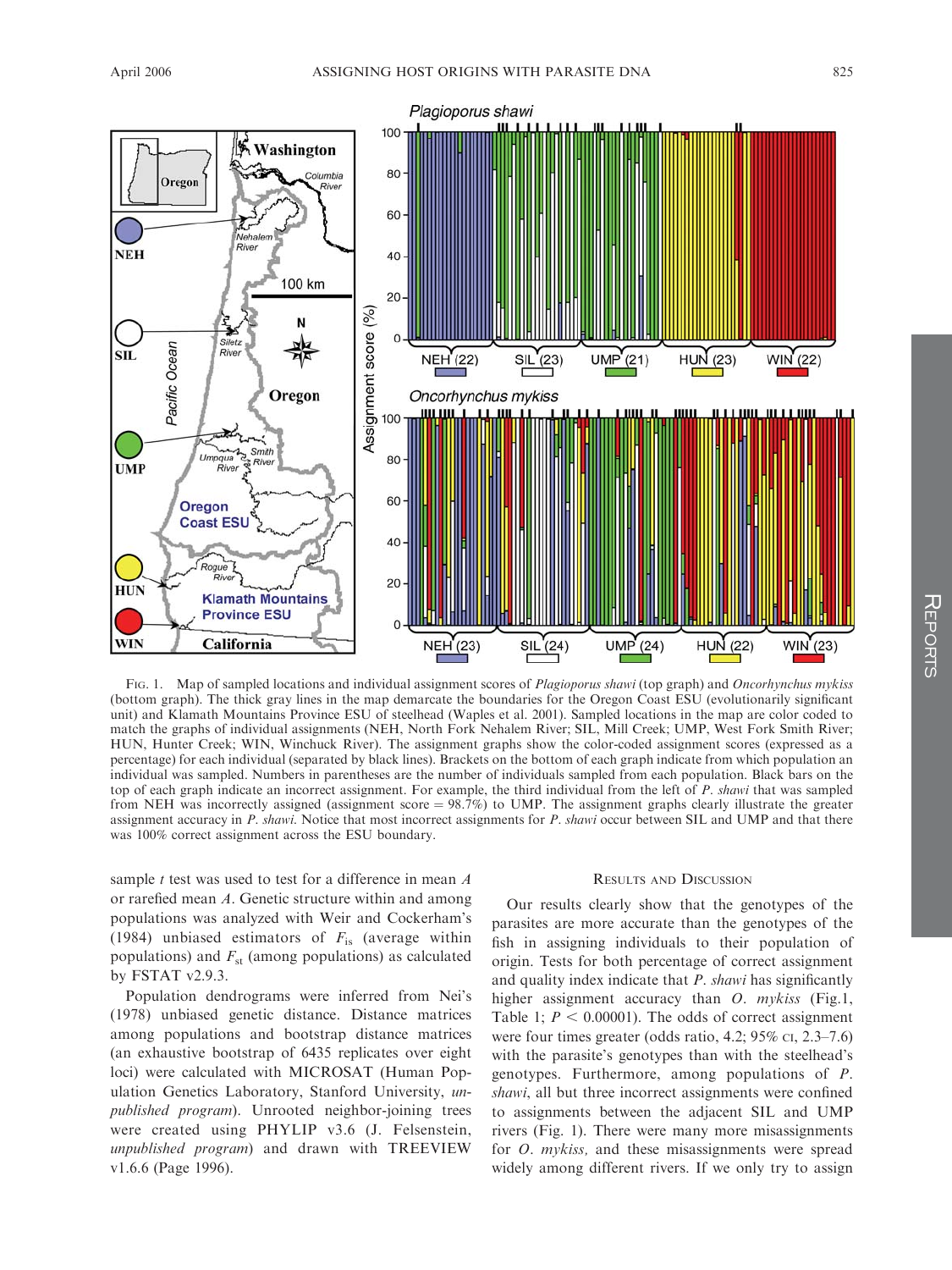TABLE 1. Measures of assignment accuracy, genetic diversity, and population genetic structure

| <b>Species</b>      | Correct<br>assignment<br>(%) | Ouality<br>index<br>(%) | Correct<br>with one locus with jackknife<br>(%) | Correct<br>(%)†         | Н.   |      | $F_{i_{\infty}}$                                                    | $F_{\rm st}$            |
|---------------------|------------------------------|-------------------------|-------------------------------------------------|-------------------------|------|------|---------------------------------------------------------------------|-------------------------|
| Plagioporus shawi   | 80.2                         | 80.5                    | 51.9<br>$(42.8 - 60.9)$                         | 78.7<br>$(77.4 - 79.9)$ | 0.84 | 23.9 | 0.042<br>$(0.74-0.92)$ $(16.6-31.2)$ $(0.008-0.082)$                | 0.19<br>$(0.11 - 0.28)$ |
| Oncorhynchus mykiss | 49.1                         | 49.6                    | 35.4<br>$(31.6 - 39.3)$                         | 47.4<br>$(46.1 - 48.8)$ | 0.93 | 26.6 | 0.048<br>$(0.9-0.95)$ $(19.8-33.4)$ $(0.008-0.093)$ $(0.014-0.024)$ | 0.019                   |

*Notes:* Values reported are means (with 95%  $C1$  in parentheses). Confidence intervals for  $F_{is}$  and  $F_{st}$  were calculated in FSTAT by bootstrapping over loci. Parameters are:  $H_s$ , Nei's (1987) gene diversity as calculated in FSTAT;  $F_{is}$ , proportion of the genetic variance in an individual relative to the variance in the subpopulation (inbreeding coefficient);  $F_{\rm st}$ , proportion of genetic variance in a subpopulation relative to the total variance of the population; and A, the number of alleles per locus. Rarefied mean  $A$  (95%) confidence intervals) was  $23.3$  (16.3–30.4) for  $P.$  shawi and  $25.8$  (19.2–32.4) for  $O.$  mykiss.

The mean percentage correct assignment of all 28 combinations of excluding two loci.

steelhead back to their correct ESU, rather than to particular rivers, there is still only 80.2% correct assignment (Fig. 1). In stark contrast, there was 100% correct assignment for individuals of P. shawi across the ESU boundary (Fig. 1).

Our choice of loci did not bias the assignment results as assessed by the reanalysis of the assignment tests using a single locus at a time or via a jackknife procedure where two of the eight loci were excluded at a time. The mean percentage of correct assignment was significantly higher in *P. shawi* than *O. mykiss* for both the single locus ( $P < 0.003$ ) and jackknife tests ( $P <$ 0.0001; Table 1). Similar results were obtained for the mean quality index (data not shown). The results of the single locus tests indicate that on average, a single locus from P. shawi will have higher assignment accuracy than a locus from O. mykiss. Furthermore, the jackknife results indicate that assignments were not substantially biased by any set of two loci as the mean percentage of correct assignment was only lowered by 2% for both P. shawi and O. mykiss (Table 1).

Assignment to source populations can be affected by sample size, number of loci, number of alleles, genetic diversity, and the amount of genetic structure among populations (Cornuet et al. 1999, Manel et al. 2002, Kalinowski 2004). We used an equal number of loci and similar population sample sizes for P. shawi and O. mykiss. There was no statistical difference between species in the mean  $A$ , rarefied mean  $A$ , (Table 1) or in  $F_{\text{is}}$ . Mean gene diversity  $(H_{\text{s}})$  was slightly higher (P = 0.04) in O. mykiss than P. shawi (Table 1). However, this difference should bias the results toward more correct assignments in O. mykiss (Kalinowski 2004). These results indicate that the difference in assignment accuracy between O. mykiss and P. shawi was not the result of differences in genetic polymorphism.  $F_{\text{st}}$ , on the other hand, was 10 times greater among the populations of P. shawi (Table 1). Thus, the higher assignment accuracy for  $P$ . shawi relative to  $O$ . mykiss is most



FIG. 2. Unrooted population dendrograms (inferred from Nei's [1978] unbiased genetic distances among populations) for (A) Plagioporus shawi and (B) Oncorhynchus mykiss. Numbers and arrows indicate the percentage of bootstraps that support the branches. Notice the congruence of the topologies and that the longest branch in both species separates the populations on either side of the ESU boundary shown in Fig. 1. There is very little genetic distance between the SIL and UMP populations of P. shawi. In general, however, genetic distances are larger among populations of P. shawi than O. mykiss (notice the difference in the scale bars in the bottom left of each panel).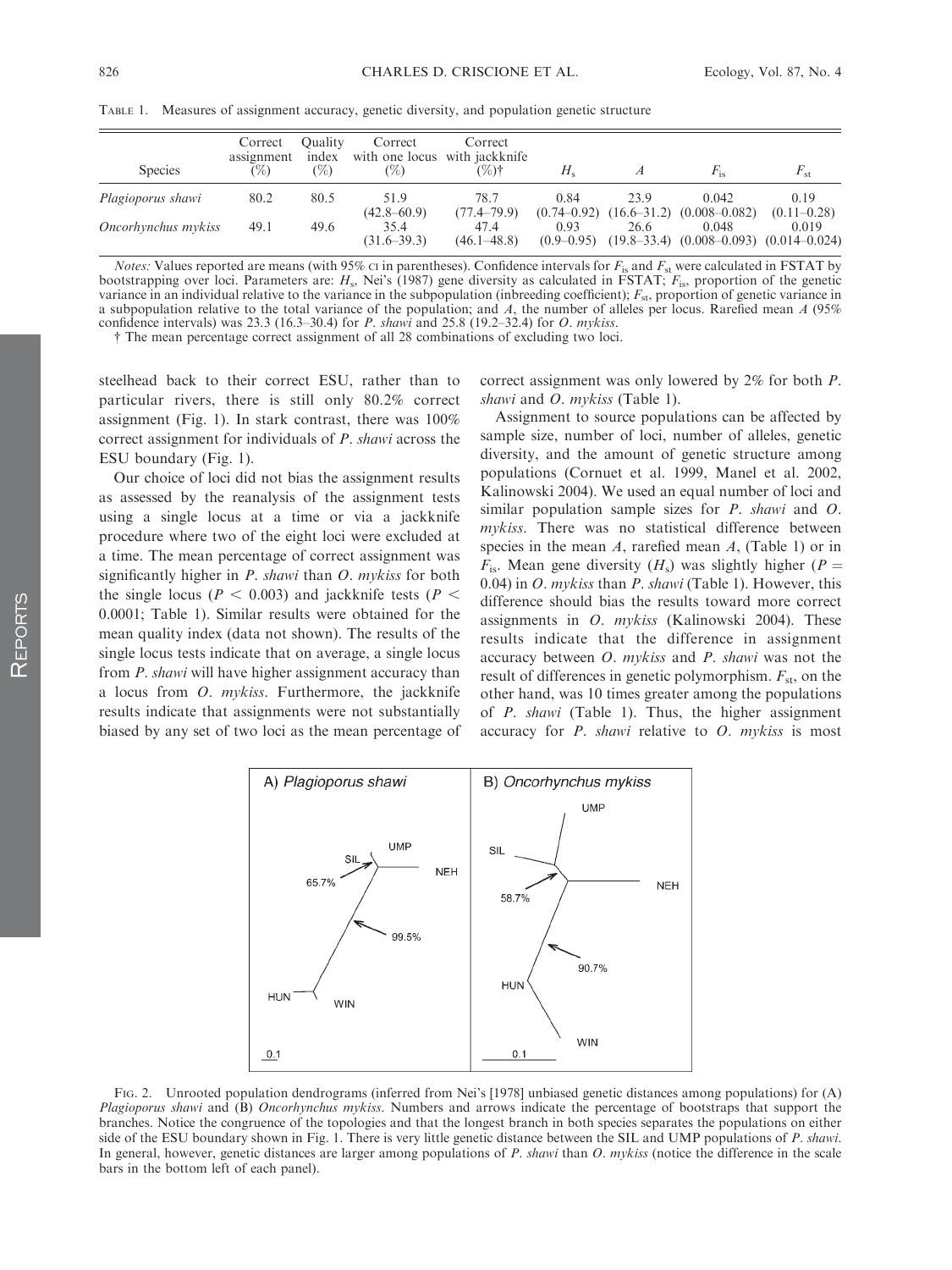simply explained by the greater genetic structure among populations of P. shawi. We can also ask if the higher genetic structure in P. shawi results from current differences between species in gene flow and/or effective size, or if it results from different biogeographic histories. The population dendrograms of O. mykiss and P. shawi show perfect concordance in their topologies (Fig. 2). In addition, the longest branch in the population dendrograms of both species separates the rivers on either side of the ESU boundary (Fig. 2), so the distributions of both the steelhead and parasite genotypes are consistent with the previous ESU designations shown in Fig. 1 (Waples et al. 2001). Thus, different biogeographic histories do not obviously account for the difference in assignment accuracy.

Our data show that assignment accuracy is greater for the trematode parasite than for its host, and that this difference probably results from differences in equilibrium levels of gene flow and/or genetic drift. In this case, the assignment of ocean-caught steelhead to freshwater source populations should be more exact when using the genotypes of *P. shawi* than the genotypes of the steelhead themselves (Fig. 1). It is interesting to note that coho salmon (O. kisutch) also have low levels of genetic subdivision ( $F_{st} \approx 0.02$ ) among streams in Oregon and Washington (Teel et al. 2003, Ford et al. 2004). Thus, P. shawi may be useful in assigning other species of salmonids to their freshwater source populations.

Here, we have a clear demonstration of principle that parasite genotypes can be used to accurately assign hosts to their population of origin. Thus, a few comments on the general applicability of this method are in order. An obvious drawback is that it cannot be used on uninfected hosts. Parasites tend to have an aggregated distribution among hosts, and not all hosts may be infected (Shaw et al. 1998). For example, the mean prevalence (percentage of hosts infected) for P. shawi in our sampled steelhead populations was 64.9% (range among sampled populations; 37.5 to 100%). On the other hand, a host that carries two or more individual parasites can be assigned with extremely high accuracy. In our system, the average mean intensity of infection was 6.9 (range among sampled populations; 2.9–15.9) parasites per infected steelhead. So here we have the ability to assign some fish with almost complete certainty, while other, uninfected, fish cannot be assigned at all. The utility of this method may also depend on when and where infections are acquired. For example, in the P. shawi–steelhead system, older fish at sea may have lost some of the parasite infections acquired in freshwater. So for steelhead this method may be more useful for questions such as studying the near-shore movements of recently out-migrated juveniles than say, testing the origins of returning spawners. The opposite will be true in species where hosts accumulate parasites over time so that older hosts are more likely to be infected than younger hosts.

Here we have shown that, on average, any given parasite locus should be of much more assignment value than any given fish locus. However, we are not arguing that one should use only parasite genotypes for assigning hosts. Rather, we view parasites as a valuable additional tool. In practice, one would presumably use all available information to assign hosts, including host genotypes. Indeed, for an economically important host like salmon, there may be many more marker loci available for the host than for the parasite. A preselected subset of the most discriminating fish loci may work better than an equal number of randomly chosen parasite loci. One could also include any phenotypic traits of the host that differ among populations (e.g. fish otolith chemical composition). Note that variation among populations in parasite prevalence or intensities could provide one such additional source of information (as in the classical ''biotag'' methods for assigning fish stocks [MacKenzie 2002]), thus making the parasites useful in two ways.

This is the first study to show that parasite genotypes can assign a host back to its source population more accurately than the host's own genotype. More importantly, our trematode–steelhead system does not appear to represent a unique case. Arthropod, nematode, and other trematode parasites typically have equal or higher genetic structure than their dispersing hosts (Nadler et al. 1990, Mulvey et al. 1991, Jobet et al. 2000, Nieberding et al. 2004, McCoy et al. 2005, Prugnolle et al. 2005). Thus, the use of parasites to assign hosts back to source populations may have broad application. For example, it may be possible to use the assignment of parasites in epidemiological studies to indicate foci of transmission for infected hosts. Other potential applications include identifying (1) source populations of poached animals in wildlife forensics (Manel et al. 2002), (2) individuals from protected populations in conservation management, and (3) dispersal patterns or feeding grounds for other migratory species.

#### **ACKNOWLEDGMENTS**

We are grateful to the Oregon Department of Fish and Wildlife for their assistance in the collection of fish. In particular, M. Solazzi, S. Johnson, B. Miller, T. Dalton, and T. Confer provided help in the field. M. Mire-Criscione and R. Vilas provided assistance in the laboratory. We thank J. Roland for making the map in Fig. 1. C. D. Criscione was supported by a U.S. Environmental Protection Agency STAR Graduate Fellowship.

#### LITERATURE CITED

- Araki, H., and M. S. Blouin. 2005. Unbiased estimation of relative reproductive success of different groups: evaluation and correction of bias by parentage assignment errors. Molecular Ecology 13:4097–4109.
- Banks, M. A. 2005. Stock identification for conservation of threatened or endangered species. Pages 609–630 in S. X. Cadrin, K. D. Friedland, and J. R. Waldman, editors. Stock identification methods: applications in fishery science. Elsevier, Burlington, Massachusetts, USA.
- Beacham, T. D., K. D. Le, and J. R. Candy. 2004. Population structure and stock identification of steelhead trout (Onco-